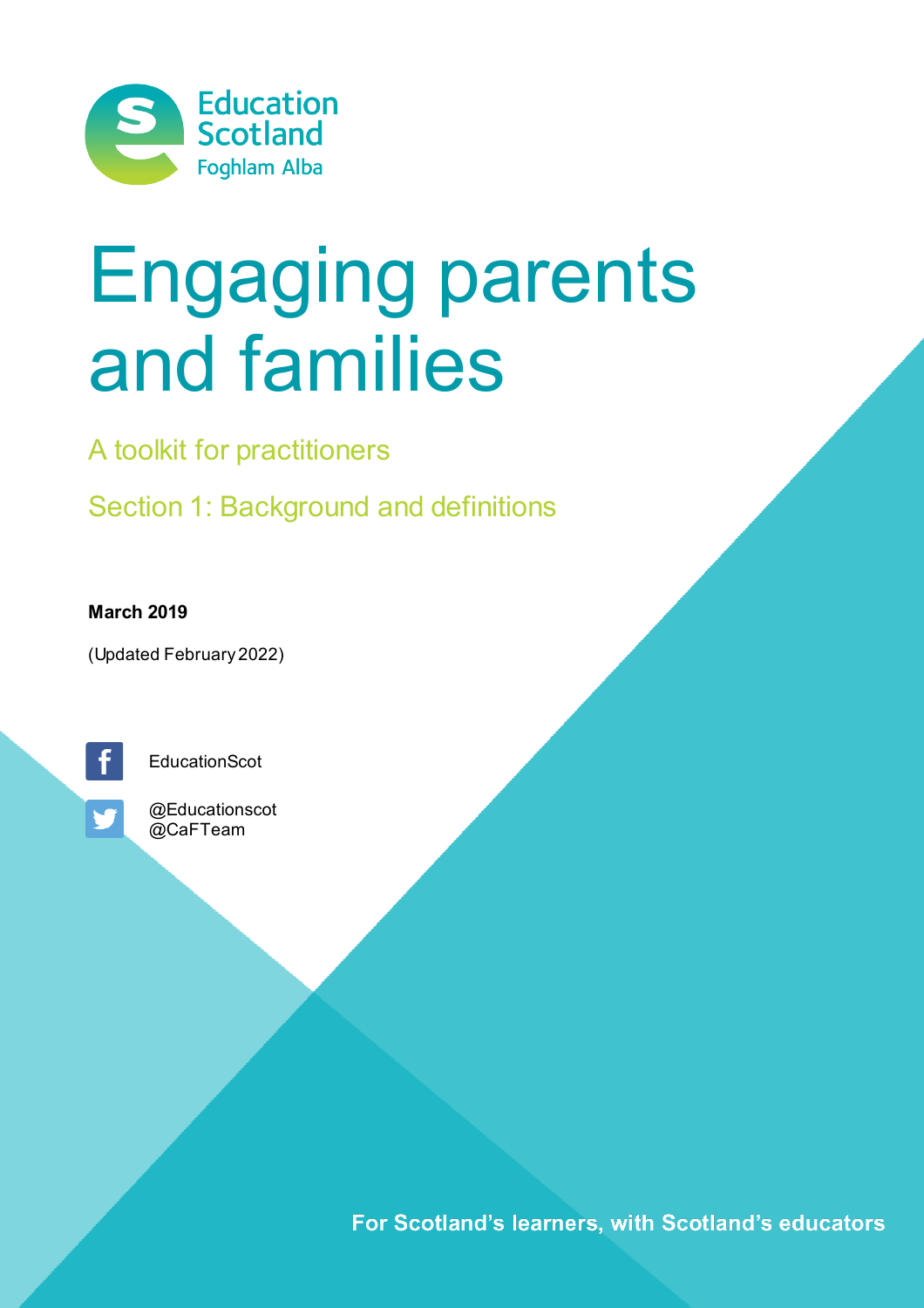# **Contents**

| $\bullet$                                                                                |  |
|------------------------------------------------------------------------------------------|--|
| $\bullet$                                                                                |  |
|                                                                                          |  |
|                                                                                          |  |
|                                                                                          |  |
| Learning together: Scotland's national action plan on parental involvement,<br>$\bullet$ |  |
|                                                                                          |  |
|                                                                                          |  |
|                                                                                          |  |
|                                                                                          |  |
| $\bullet$                                                                                |  |
| $\bullet$                                                                                |  |
|                                                                                          |  |
|                                                                                          |  |
|                                                                                          |  |
| $\bullet$                                                                                |  |
|                                                                                          |  |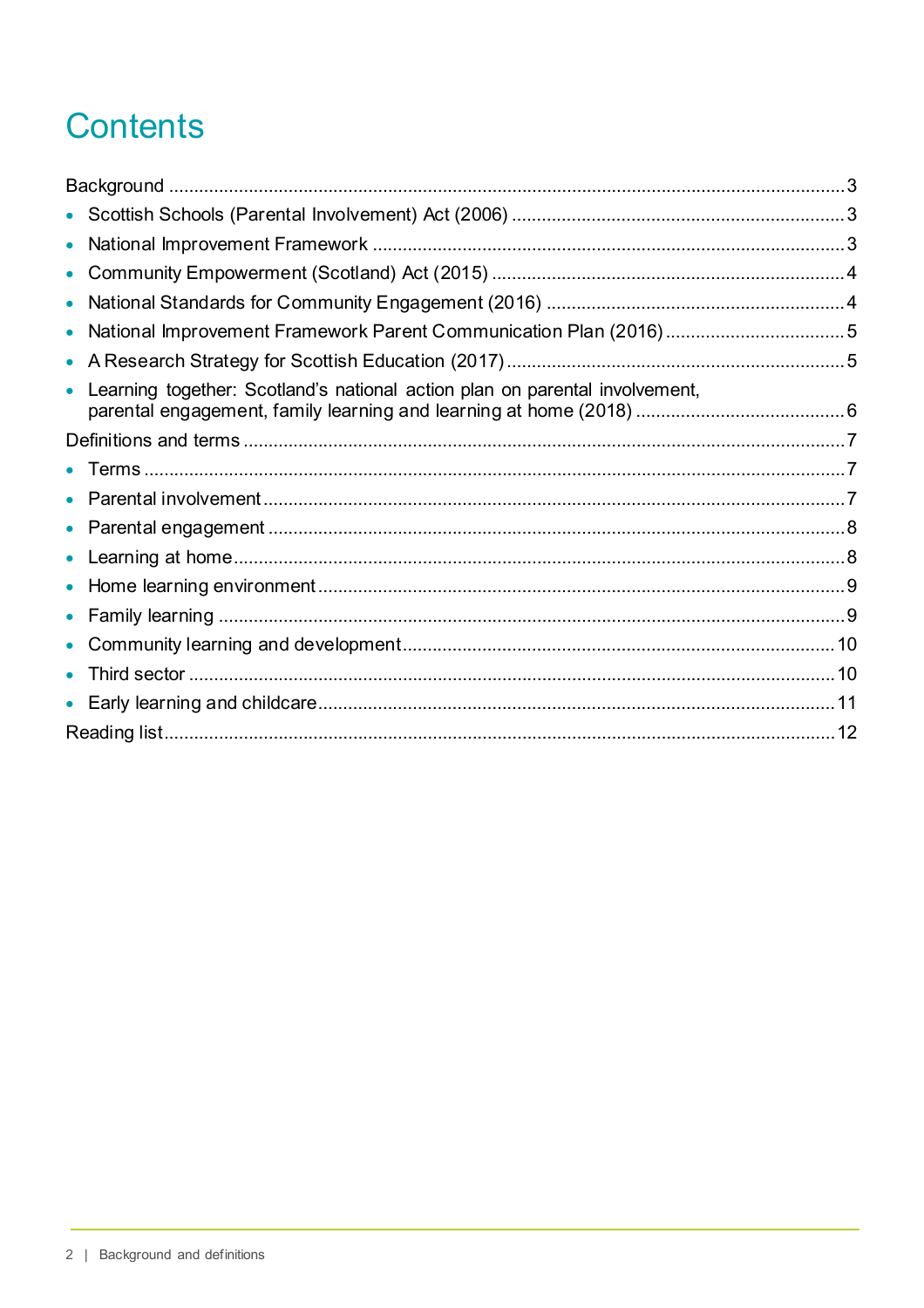# <span id="page-2-0"></span>**Background**

This section provides an overview of key national legislation and plans relating to the involvement, engagement and communication with parents, families and communities. The legislation and plans provide the overarching framework within which local authorities, schools and practitioners should work. Definitions of the key terms used in reference to engaging parents and families are also outlined to help provide clarity and ensure a common language. However, some research referred to throughout the toolkit can at times use the terms 'parental involvement' and 'parental engagement' interchangeably.

Throughout the toolkit, reference is made to the application of the Parental Involvement Act across all sectors including early learning and childcare, primary, secondary and special. It should be noted that the application of the Act covers parents of children attending early learning and childcare provided in public primary schools - they are members of the school's parent forum and may join the Parent Council. The Act does not apply to parents of children in 'free-standing' local authority nurseries or those attending early learning and childcare provided by a 'partner provider'. Nonetheless, we would encourage early learning and childcare settings, currently not subject to the legislative requirements, to ensure that there are effective arrangements in place for parental involvement and engagement and that the key principles highlighted throughout the toolkit are adhered to.

# <span id="page-2-1"></span>Scottish Schools (Parental Involvement) Act (2006)

In 2006, th[e Scottish Schools \(Parental Involvement\) Act](http://www.legislation.gov.uk/asp/2006/8/contents) came into force. Within the Act, Scottish Ministers and local authorities have a duty to promote the involvement and engagement of parents in their child's ELC setting or school and their learning. The Parental Involvement Act (2006) recognises the benefits of involving parents in the wider life of the school and the vital role they play in supporting their children's learning. Providing and strengthening the framework to support parental involvement and engagement is therefore a key focus of the Act. Parents are encouraged to express their views and have these taken into account not just on matters affecting the education of their children but also the school's arrangements for promoting parental involvement and engagement, as well as other matters or issues of interest to parents.

# <span id="page-2-2"></span>National Improvement Framework

Th[e National Improvement Framework](https://www.gov.scot/policies/schools/national-improvement-framework/) was established in 2015 and set out a clear vision for Scottish education based on delivering excellence and equity. It has the following four priorities:

- improvement in attainment, particularly in literacy and numeracy
- closing the attainment gap between the most and least disadvantaged children and young people
- improvement in children and young people's health and wellbeing
- improvement in employability skills and sustained, positive school-leaver destinations for all young people

To deliver this improvement, six 'drivers' were identified. These are: School and ELC leadership; Teacher and practitioner professionalism; Parent/carer involvement and engagement: Curriculum and assessment: School and ELC improvement; and Performance information.

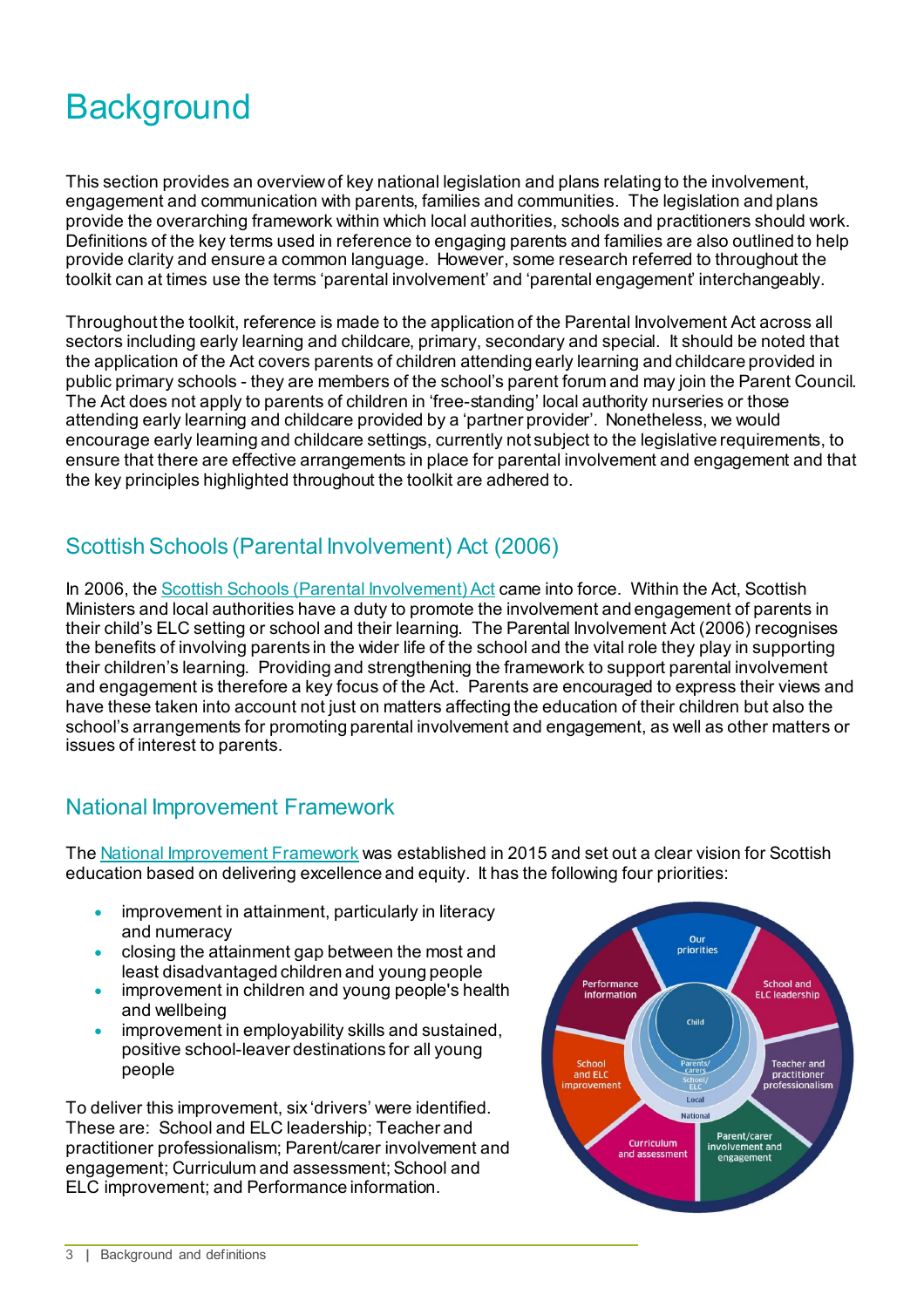The Scottish Government annually evaluates progress against identified priorities. A commitment was made in the 'Delivery Plan for Excellence and Equity' (2016) to improve the information available about schools. This information is now available through the ne[w School Information Dashboard](https://education.gov.scot/parentzone/my-school/School%20information%20dashboard) on [Parentzone Scotland.](https://education.gov.scot/parentzone) The dashboard brings together a wide range of information which was previously available on Parentzone Scotland and Scottish Government websites and includes some additional elements. At the same time, an [Improvement Plan](https://beta.gov.scot/policies/schools/national-improvement-framework/) is produced by the Scottish Government. This plan is based on a wide range of evidence, including that reported on the dashboard, and helps directs the improvement work for the following year.

Further information can be found in th[e Driving Excellence and Equity: Advice on School Improvement](https://education.gov.scot/improvement/practice-exemplars/nifschoolimprovement)  [Planning](https://education.gov.scot/improvement/practice-exemplars/nifschoolimprovement) 2018/19 guidance.

# <span id="page-3-0"></span>Community Empowerment (Scotland) Act (2015)

Th[e Community Empowerment \(Scotland\) Act 2015](http://www.legislation.gov.uk/asp/2015/6/pdfs/asp_20150006_en.pdf) focuses specifically on the promotion of effective engagement and participation to help communities achieve greater control and influence in the decisions and circumstances that affect their lives.

The National Standards for Community Engagement mentioned beloware key in supporting organisations to put the Community Empowerment Act into practice. The standards can be used to help shape the participation process of public bodies and influence how community organisations can involve wider community interests.

# <span id="page-3-1"></span>National Standards for Community Engagement (2016)



'Community engagement is a purposeful process which develops a working relationship between communities, community organisations and public and private bodies to help them to identify and act on community needs and ambitions. It involves respectful dialogue between everyone involved, aimed at improving understanding between them and taking joint action to achieve positive change'.

**(National Standards for Community Engagement, 2016)**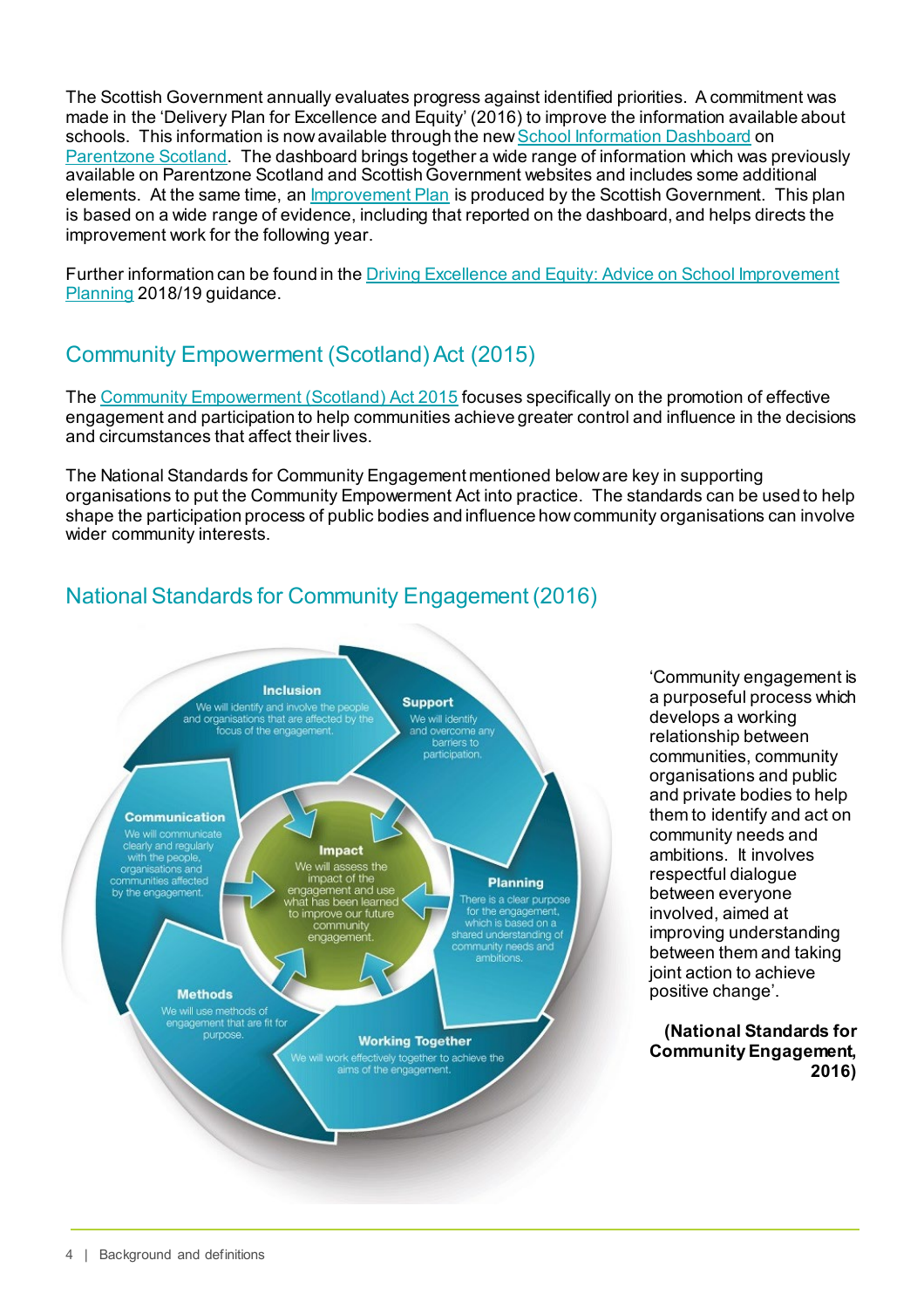Th[e National Standards for Community Engagement](http://www.voicescotland.org.uk/) are good-practice principles designed to support and inform the process of community engagement and improve what happens as a result. Originally launched in 2005 and revised in 2015/16, they have since been used to support community engagement and user involvement in Scotland in areas such as community planning and health and social care.

The National Standards for Community Engagement are key principles that clearly describe the main elements of effective practice. They provide detailed performance statements that can be used by everyone involved to achieve the highest quality results and the greatest impact.

# <span id="page-4-0"></span>National Improvement Framework Parent Communication Plan (2016)

The Scottish Government's National Improvement Framework [Parent Communication Plan](https://www.gov.scot/publications/national-improvement-framework-parent-communication-plan/pages/1/) (2016) sets out the principles that should underpin all communication with parents, carers and families. These principles were developed in partnership with national parenting organisations and they capture examples of good practice in communicating with parents.

Although this is a national communications plan, the principles are relevant at local authority and school level. The principles are:

- simplicity and clarity
- transparency
- relevance
- partnership
- flexibility and adaptation
- timeliness

The National Improvement Framework Parent Communication Plan (2016) focuses on three key priorities. These are:

- Priority 1 Explaining what the National Improvement Framework is, why it has been developed and where it is relevant to parents
- Priority 2 Answering the questions that are most important to parents and families
- Priority 3 Supporting good quality dialogue between parents, teachers and headteachers

# <span id="page-4-1"></span>A Research Strategy for Scottish Education (2017)

The Scottish Government'[s Research Strategy for Scottish Education](https://www.gov.scot/publications/research-strategy-scottish-education/) was published in April 2017. It aims to support the four priorities set out in the National Improvement Framework. These are:

- improvement in attainment, particularly in literacy and numeracy
- closing the attainment gap between the most and least disadvantaged children
- improvement in children and young people's health and wellbeing
- improvement in employability skills and sustained, positive school lever destinations for all young people

The Research Strategy also builds on the recommendations from the OECD report *['Improving Schools](https://www.oecd.org/education/school/Improving-Schools-in-Scotland-An-OECD-Perspective.pdf)  [in Scotland: An OECD Perspective'](https://www.oecd.org/education/school/Improving-Schools-in-Scotland-An-OECD-Perspective.pdf)*. Within the strategy there are three key priority areas. These are to:

- support the research infrastructure and independent research<br>• develop knowledge base of 'what works'
- develop knowledge base of 'what works'
- empower practitioners to produce and use evidence and data

The strategy recognises that each level of the education system in Scotland has a vital role in harnessing the power of evidence and data in order to deliver continuous improvement in the education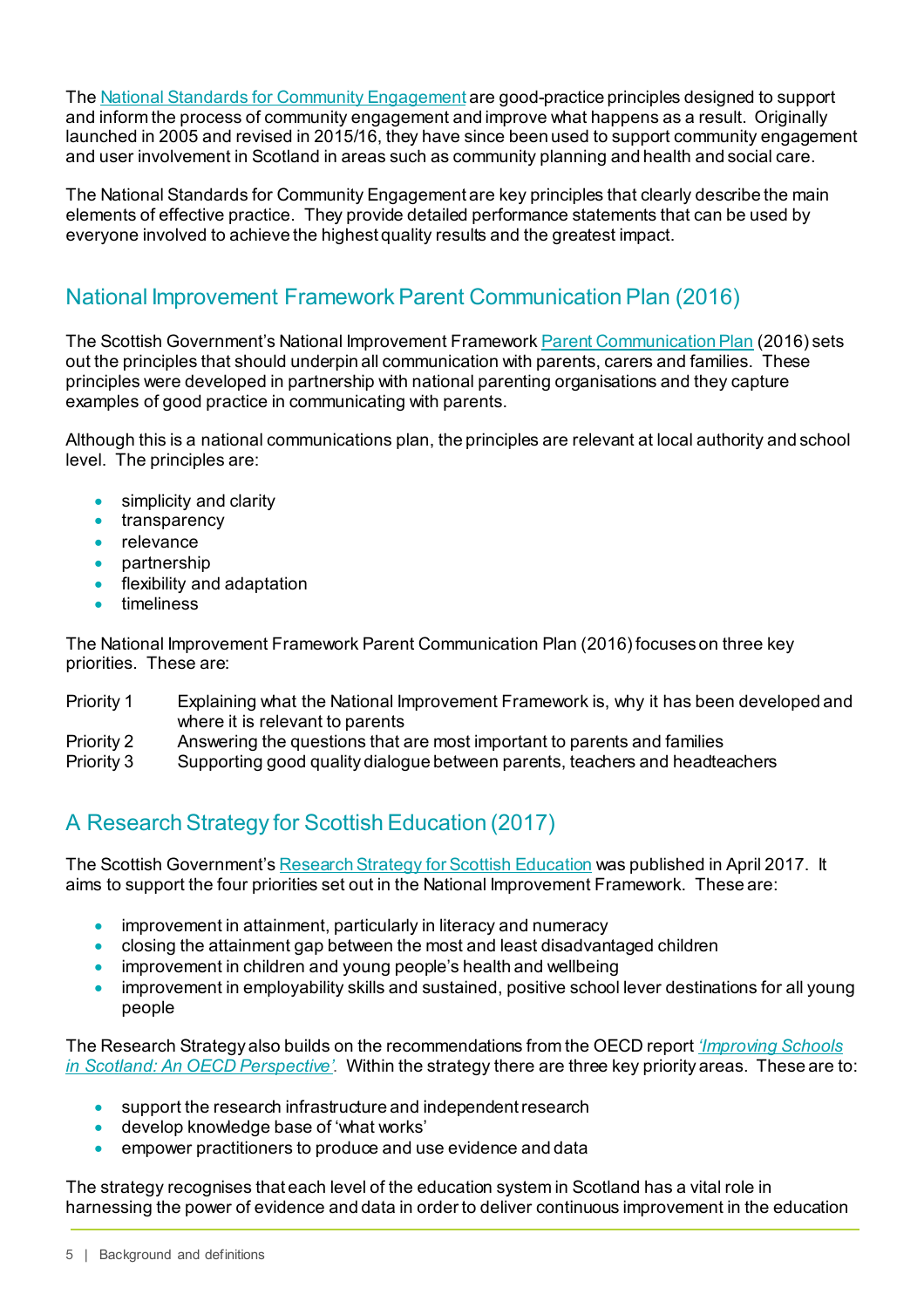system. Leadership at system, local authority, school and class level is key to ensuring that effective collaborative approaches are in place to learn lessons for successful interventions.

This approach is designed to transform the production and use of evidence, and become an integral part of the promotion of better outcomes.

## <span id="page-5-0"></span>Learning together: Scotland's national action plan on parental involvement, parental engagement, family learning and learning at home (2018)

This [national action plan](https://beta.gov.scot/publications/learning-together-scotlands-national-action-plan-parental-involvement-parental-engagement/) follows on from th[e Review](https://www.npfs.org.uk/downloads/review-of-the-impact-of-the-2009-parental-involvement-act/) of the impact of the Scottish Schools (Parental Involvement) Act 2006 (National Parent Forum of Scotland, 2017). It sets out the Scottish vision for parental involvement and engagement, family learning and learning at home from pre-birth to age 18. The plan contains 13 goals and 52 national actions. Although the plan sets out the national vision, it also allows for local and community innovation and flexibility. At the heart of this plan is relationships based on trust, mutual respect and collaboration.

The aim of the plan is to:

- ensure that parents are supported to be fully involved in the life and work of their children's early learning and childcare setting or school
- encourage and support collaborative partnerships between practitioners, parents and families
- get the right support in place so that parents can engage in their child's learning
- expand access to family learning opportunities which meet participants needs
- improve the quality of all communication between practitioners, staff, parents and families
- improve the skills of leaders, front-line practitioners and support staff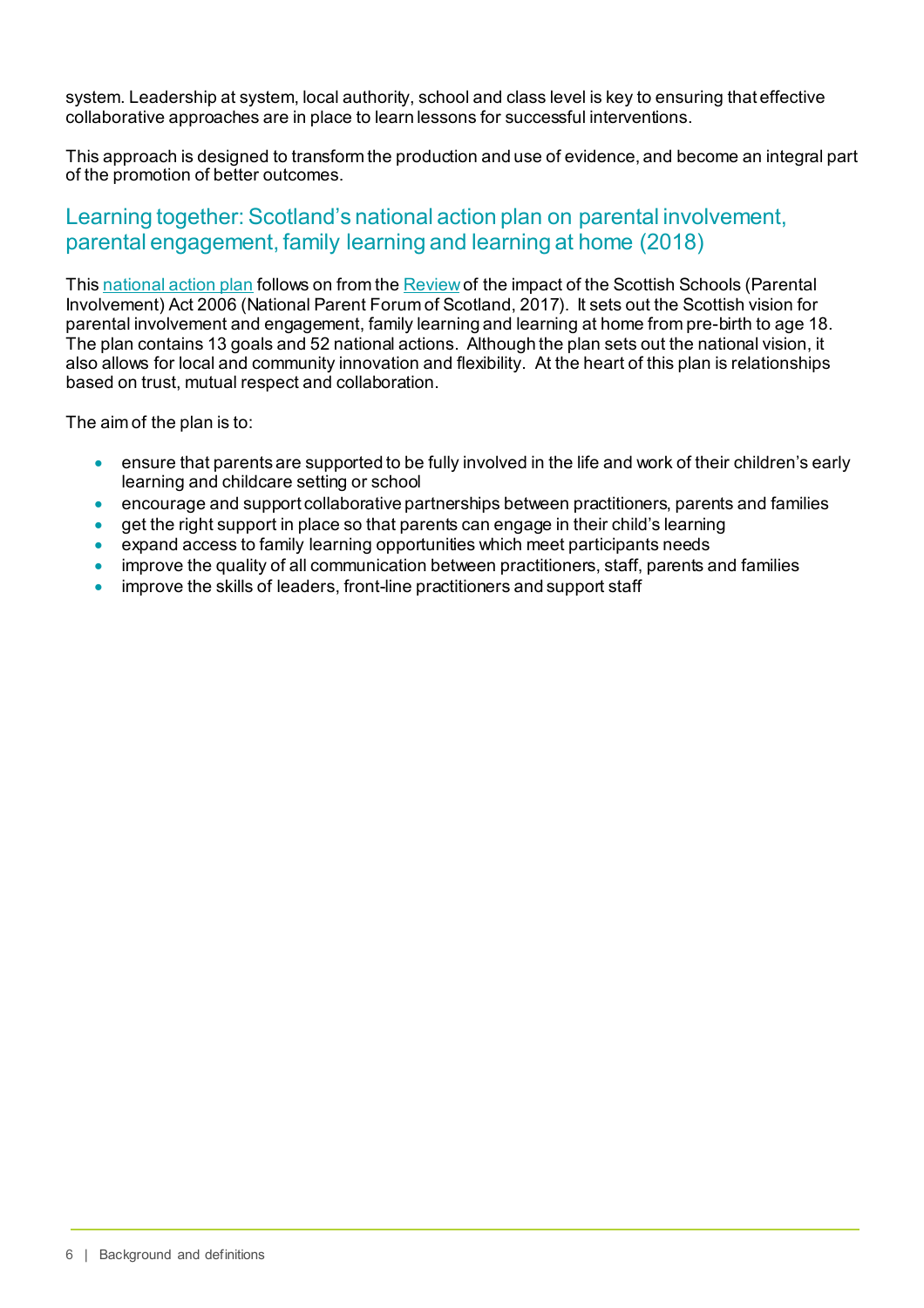# <span id="page-6-0"></span>Definitions and terms



# <span id="page-6-1"></span>Terms

The term 'parents' in this document refers to people with parental responsibilities (within the meaning of section 1(3) of th[e Children \(Scotland\) Act](http://www.legislation.gov.uk/ukpga/1995/36/contents) 1995) and others who care for or look after children or young people. A person with 'parental responsibilities' refers to someone with the rights and responsibilities that parents have in law for their child. Individual family units will comprise a wider range of people who might also contribute to a child's learning at home.

Corporate parenting is defined in th[e Children and Young People \(Scotland\) Act](http://www.legislation.gov.uk/asp/2014/8/pdfs/asp_20140008_en.pdf) (2014) as 'the formal and local partnerships between all services responsible for working together to meet the needs of looked after children, young people and care leavers'. Throughout the toolkit the term 'care experienced' will be used to denote looked after children and young people and care leavers to ensure a more inclusive definition.

For the purposes of support for children and families, 'child' means a person under the age of 18 years. 'Family', in relation to a child, includes any person who has parental responsibility for a child and any other person with whom the child has been living (Children (Scotland) Regulations, 1995).

# <span id="page-6-2"></span>Parental involvement

'Parental involvement is about supporting pupils and their learning. It is about parents and teachers working together in partnership to help children become more confident learners'.

#### **(Scottish Schools (Parental Involvement) Act Guidance, 2006)**

'Parental involvement' is not a clearly or consistently defined term in literature. It has been described as: representing many different parental behaviours; parenting practices such as parental aspirations for their child's academic achievement; parental communication with their children about school; parental participation in school activities; parental communications with teachers about their child; and parental rules at home which are considered to be education-related (Harris and Goodall, 2007). The range of definitions implies that parental involvement is multifaceted in nature because it subsumes a wide variety of parental behavioural patterns and parenting practices.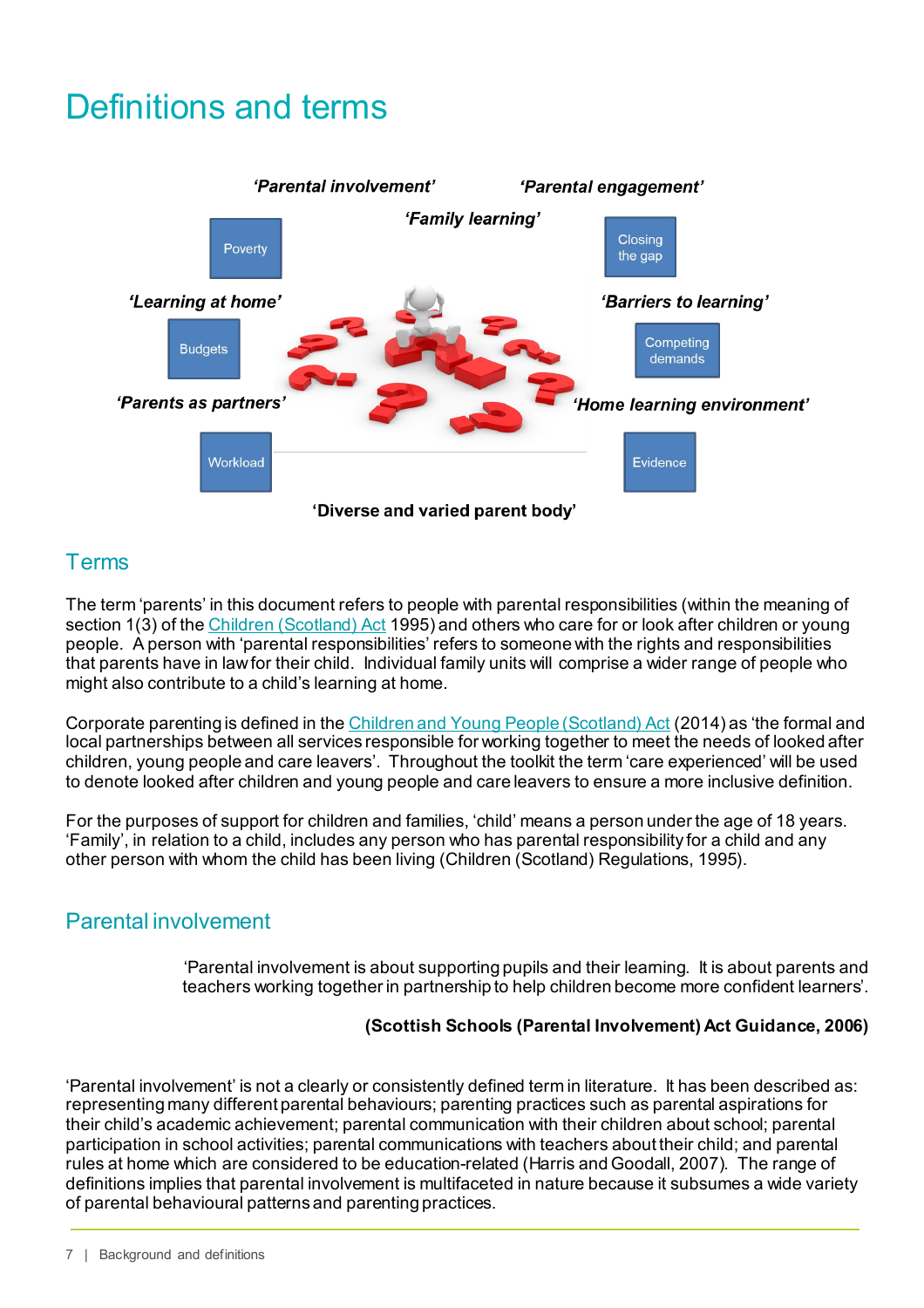While there are no universally recognised definitions of 'parental involvement' in Scottish education, the term most often focuses on parents getting involved in the life and work of the establishment. Early learning and childcare settings and schools involve parents by encouraging on-going, two-way communication between home and the establishment. They make sure parents views are represented and they have opportunities to contribute to improvement and decisions that affect the establishment as well as using the skills of parents to enrich the curriculum.

## <span id="page-7-0"></span>Parental engagement

Parental engagement can be considered as active involvement in learning. Such learning can take place in a variety of settings including early learning and childcare settings (ELC) or schools, the community, through family learning and at home.

#### **(Goodall and Montgomery, 2014)**

'Parental engagement' most often refers to parents actively and meaningfully engaging in their children's learning (Harris and Goodall, 2007; Goodall and Montgomery, 2014). Such learning can take place in a variety of settings including early learning and childcare, schools, the community, through family learning and learning at home. Parental engagement is supported by discussion between parents and practitioners. It focuses on how families can build upon what they already do to help their children's learning and provide a supportive home learning environment. Parental engagement represents a greater 'commitment, ownership of action' than parental involvement within educational settings such as early learning and childcare and schools.

It is recognized, however, that there is a continuum between parental involvement and parental engagement. The movement between the two represents a 'shift in emphasis, away from the relationship between parents and schools, to a focus on the relationship between parents and their children's learning' (Goodall and Montgomery, 2014). Defining what is parental involvement and what is parental engagement is not always easy. Regardless of whether parents are involved with the wider life of the school or engaged in their children's learning, they can make a positive difference.

## <span id="page-7-1"></span>Learning at home

'Learning at home is the learning which happens in the home, outdoors or in the community. It can take place through everyday activities that families already do and can overlap with aspects of organised or active learning activities'.

#### **(Scottish Parental Involvement Officers Network, 2018)**

Learning at home can happen through a range of events including play, leisure activities, fun events, sports, trips, cultural or volunteering experiences and everyday family life. It can also happen through curriculum related activities, homework, reading and sharing books. Activities for learning at home can be specifically designed to enable parents to engage in their child's learning and build upon the learning from the early learning and childcare setting or school. It can also provide intergenerational learning opportunities for the child, family, extended family and the community. Some families can be supported with learning at home through a family learning approach (see section 4 of the toolkit).

The definition of learning at home was produced as a result of a range of consultation events with practitioners from across Scotland and in partnership with the Scottish Parental Involvement Officers Network (SPION).

Further information can be found in th[e Review of Learning at Home](https://education.gov.scot/improvement/research/Review%20of%20learning%20at%20home) (2018).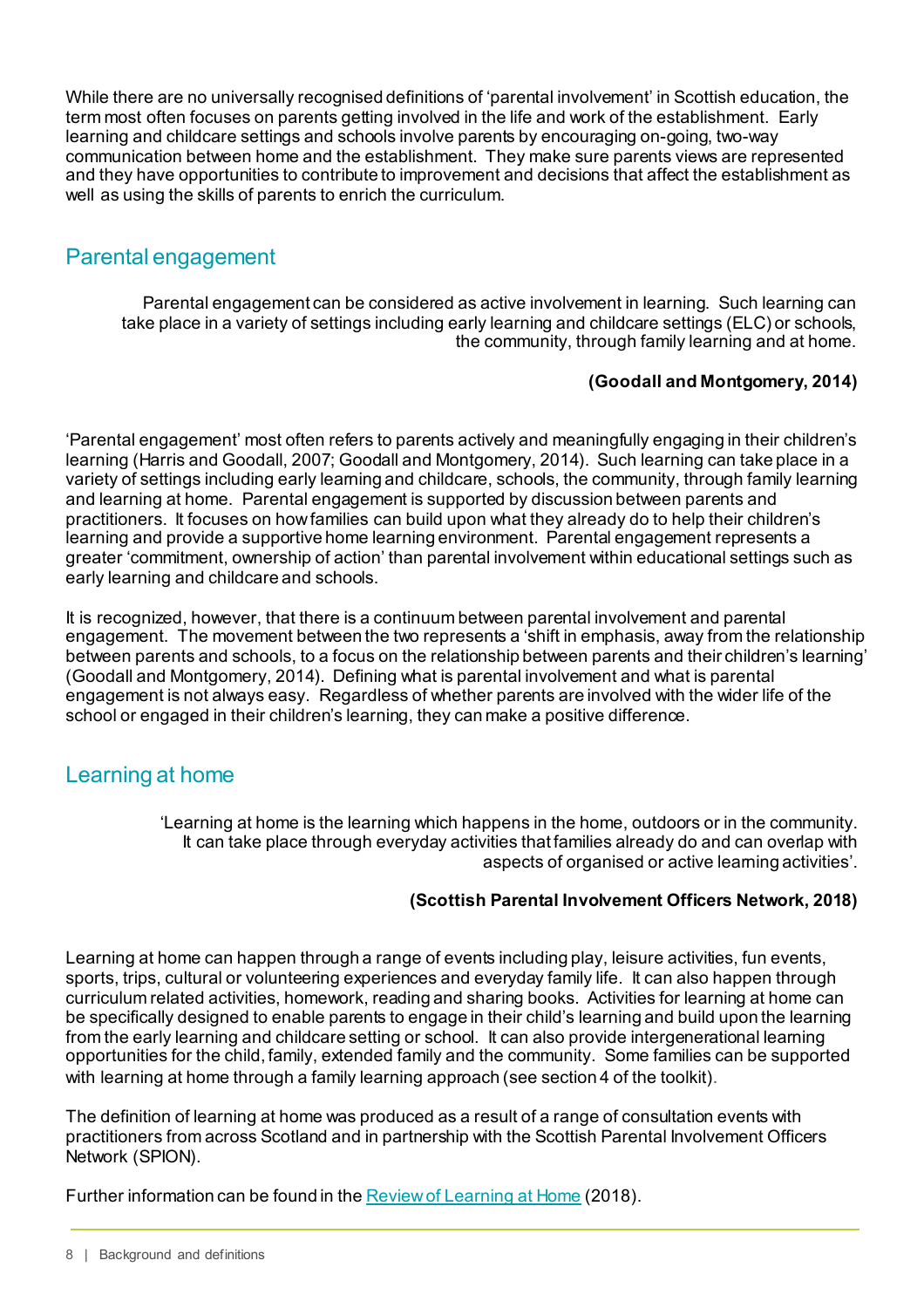# <span id="page-8-0"></span>Home learning environment

*'A growing body of research suggests that good parenting skills and a supportive home learning environment are positively associated with children's early achievements and wellbeing'.*

#### **(Economic and Social Research Council, 2012)**

The home learning environment is the combination of everything within the home and the time that a child spends out and about, that affect their development and learning. These include the availability of toys and books, outings and having space and time to learn. Most importantly though, are the people who provide the love, security, encouragement, conversation and positive role models to their child to help them thrive. A good home learning environment encourages children and young people to have positive attitudes to learning, to be curious and to have confidence in themselves.

Research shows that the home learning environment has a strong impact on attainment and wellbeing. Furthermore, the influence of the home learning environment is 'over and above that of standard measures of family socio-demographic factors such as parental education, socio-economic status and income' (Melhuish, 2010, p3). Providing a 'supportive home learning environment is also positively associated with children's early achievements and wellbeing' (ESRC, 2012, p1; Kluczniok et al, 2013; Clarke and Younas, 2017). Parental support of 'learning within the home environment…..makes the maximum difference to achievement' and raising attainment more than parents supporting school activities (Harris and Goodall, 2007).

Further information can be found in th[e Review of Learning at Home](https://education.gov.scot/improvement/research/Review%20of%20learning%20at%20home) (2018) and o[n Parentzone](https://education.gov.scot/parentzone/learning-at-home/Home%20learning%20environment)  [Scotland.](https://education.gov.scot/parentzone/learning-at-home/Home%20learning%20environment)

## <span id="page-8-1"></span>Family learning

Family Learning encourages family members to learn together as and within a family, with a focus on intergenerational learning. Family learning activities can also be specifically designed to enable parents to learn how to support their children's learning. 'Family learning is a powerful method of engagement and learning which can foster positive attitudes towards life-long learning, promote socio-economic resilience and challenge educational disadvantage'.

#### **(Family Learning Network, 2016)**

Family learning is an approach to engaging families in learning outcomes that have an impact on the whole family. In order to support a consistent understanding of family learning, Education Scotland have published a number of documents, reports and case studies on th[e National Improvement Hub](https://education.gov.scot/improvement) and resources such as 'Lam a Scientist' and 'L[am a Mathematician'](https://education.gov.scot/parentzone/learning-at-home/supporting-numeracy/Introduction%20to%20supporting%20numeracy) o[n Parentzone Scotland.](https://education.gov.scot/parentzone/) A copy of the postcard with the current definition of family learning in Scotland can b[e downloaded](https://education.gov.scot/improvement/research/what-is-family-learning/) from the National Improvement Hub.

The definition of family learning in Scotland was developed after a series of consultation events throughout Scotland. Those involved in the process worked across sectors and were employed in a variety of positions. After an extensive process it was ratified by the National Family Learning Network of Practitioners in Scotland. Further information is available in th[e Review of Family Learning](https://education.gov.scot/improvement/research/review-of-family-learning/) (2016) and [Family Learning Framework](https://education.gov.scot/improvement/practice-exemplars/family-learning-framework/) (2018).

A family learning approach gives parents, families and children the tools from which they can continue to learn at home together.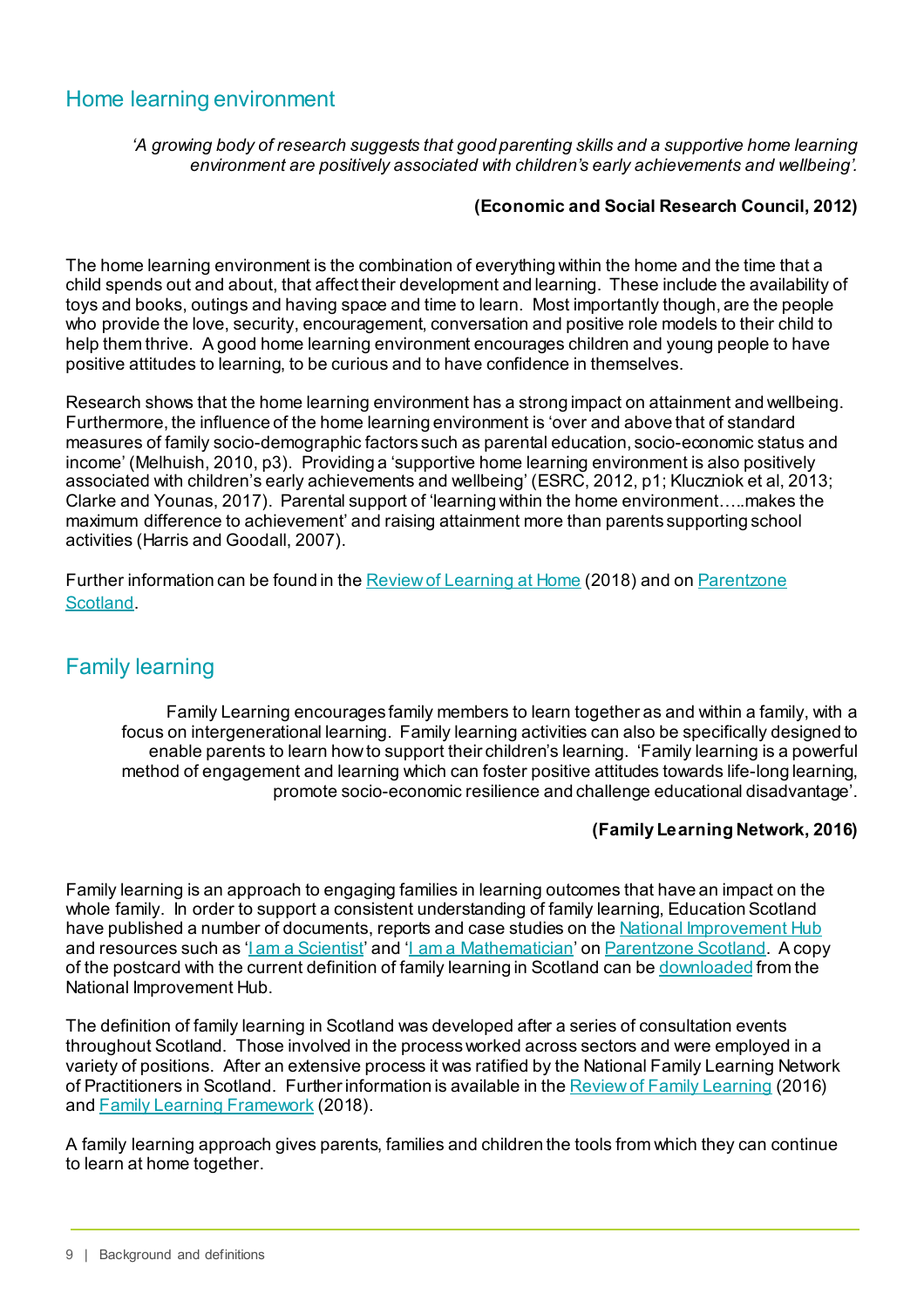# <span id="page-9-0"></span>Community learning and development

'Community learning and development (CLD) is a field of professional practice that enables people to identify their own individual and collective goals, to engage in learning and take action to bring about change for themselves and their communities. It uses a range of formal and informal methods of learning and social development with individuals and groups in their communities'.

#### **([Standards Council Scotland,](http://cldstandardscouncil.org.uk/about-cld/what-is-community-learning-and-development-cld/) 2018)**

Community learning and development (CLD) covers a broad range of practice including youth work, community based adult learning, family learning and community development. It empowers people of all ages to work individually or collectively to make positive changes in their lives and in their communities, through learning, personal development and active citizenship.

Programmes and activities are developed in dialogue with communities and participants, working particularly with those excluded from participation in the decisions and processes that shape their lives. Working in these ways enables community learning and development to extend the reach of democracy and widen its scope.

Further information can be found on th[e Standards Council](http://cldstandardscouncil.org.uk/about-cld/what-is-community-learning-and-development-cld/) an[d Education Scotland](https://education.gov.scot/scottish-education-system/cld/About%20Community%20Learning%20and%20Development) websites.

## <span id="page-9-1"></span>Third sector

'The third sector, which includes charities, social enterprises and voluntary groups, delivers essential services, helps to improve people's wellbeing and contributes to economic growth. It plays a vital role in supporting communities at a local level'.

#### **([Scottish Government\)](https://beta.gov.scot/policies/third-sector/)**

In 2011, th[e Christie commission on the future delivery of public services](https://www.gov.scot/publications/commission-future-delivery-public-services/) made several recommendations regarding the reform of Scotland's public services, including the third sector. The Scottish Government's response[, Renewing Scotland's Public Services: priorities for reform in response to the Christie](https://www.gov.scot/publications/renewing-scotlands-public-services-priorities-reform-response-christie-commission/)  [Commission,](https://www.gov.scot/publications/renewing-scotlands-public-services-priorities-reform-response-christie-commission/) recognised the role of the third sector, particularly in regard to partnership working, collaborative spend in localities and preventative spend.

The third sector workforce offer specialist expertise, an ability to engage with families in a meaningful way, including vulnerable groups and a flexible and innovative approach. When working in partnership, these skills support families to achieve their goals as well as accessing community venues such as church and community halls. For some families these venues are less intimidating and allow easier access to provision at a reduced cost.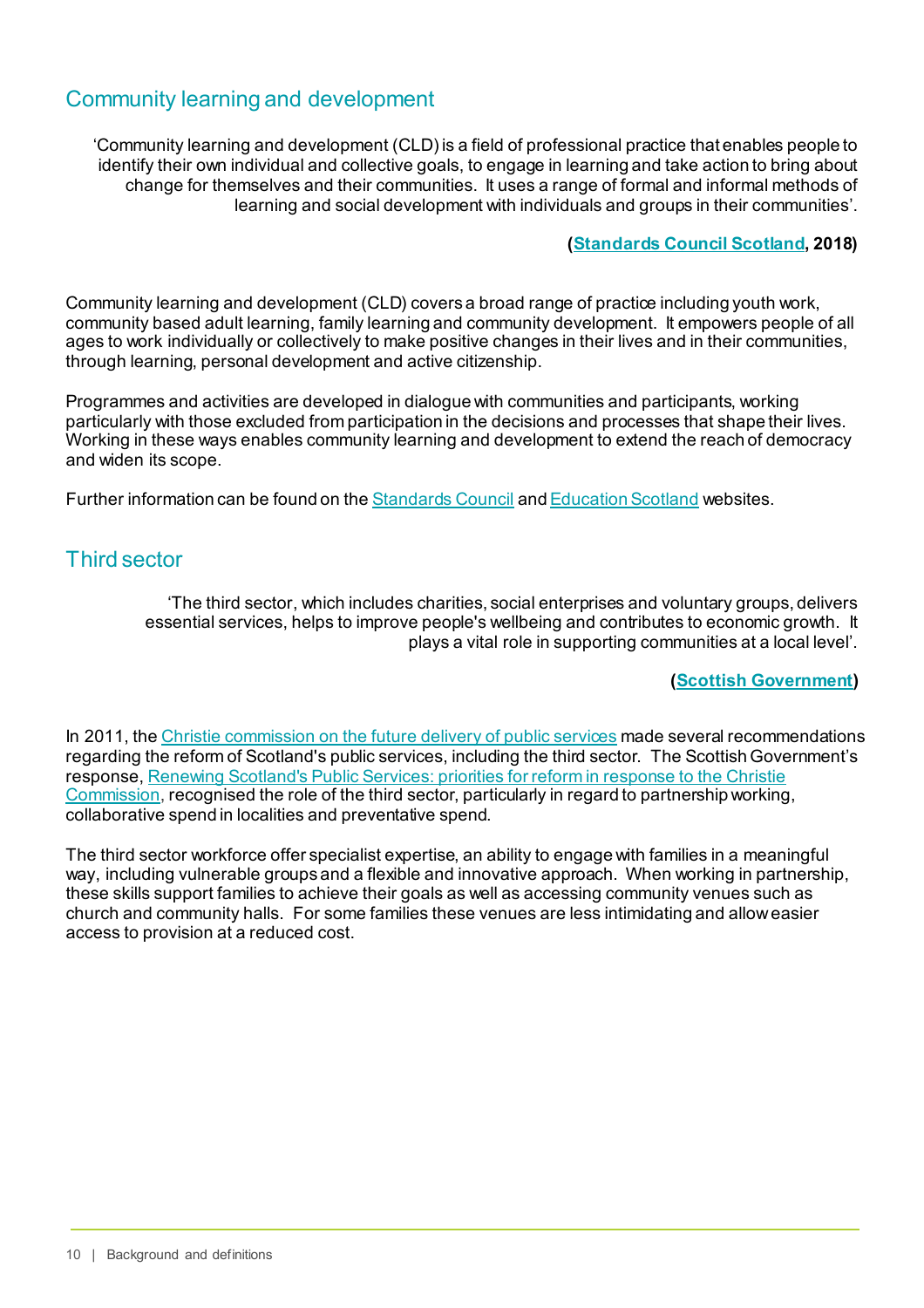# <span id="page-10-0"></span>Early learning and childcare

'Early learning and childcare is defined as a service, consisting of education and care, of a kind which is suitable in the ordinary case for children who are under school age, regard being had to the importance of interactions and other experiences which support learning and development in a caring and nurturing setting'.

#### **(Scottish Government, 2014, p12)**

The term 'early learning and childcare' encompasses all previous terminology related to pre-school provision and early education. There are a number of important reasons for the change in terminology. 'Pre-school education' can be perceived as purely educational and has historic connotations of being only for children in the year before they start primary school. The term 'childcare' on its own can be open to misinterpretation, for example, it may be thought of as dealing with the physical needs of children such as feeding, washing, nurturing etc.

The concept of early learning and childcare (ELC) is broad and expands the idea that early learning and childcare are indivisible and should be seamless. Early learning and childcare is crucial to promote children's learning, development and enhance their educational outcomes (Scottish Government, 2014). The term also refers to the different types of settings, such as: private providers, Gaelic medium settings, local authority settings, voluntary groups and childminding' (Scottish Government, 2014, p3).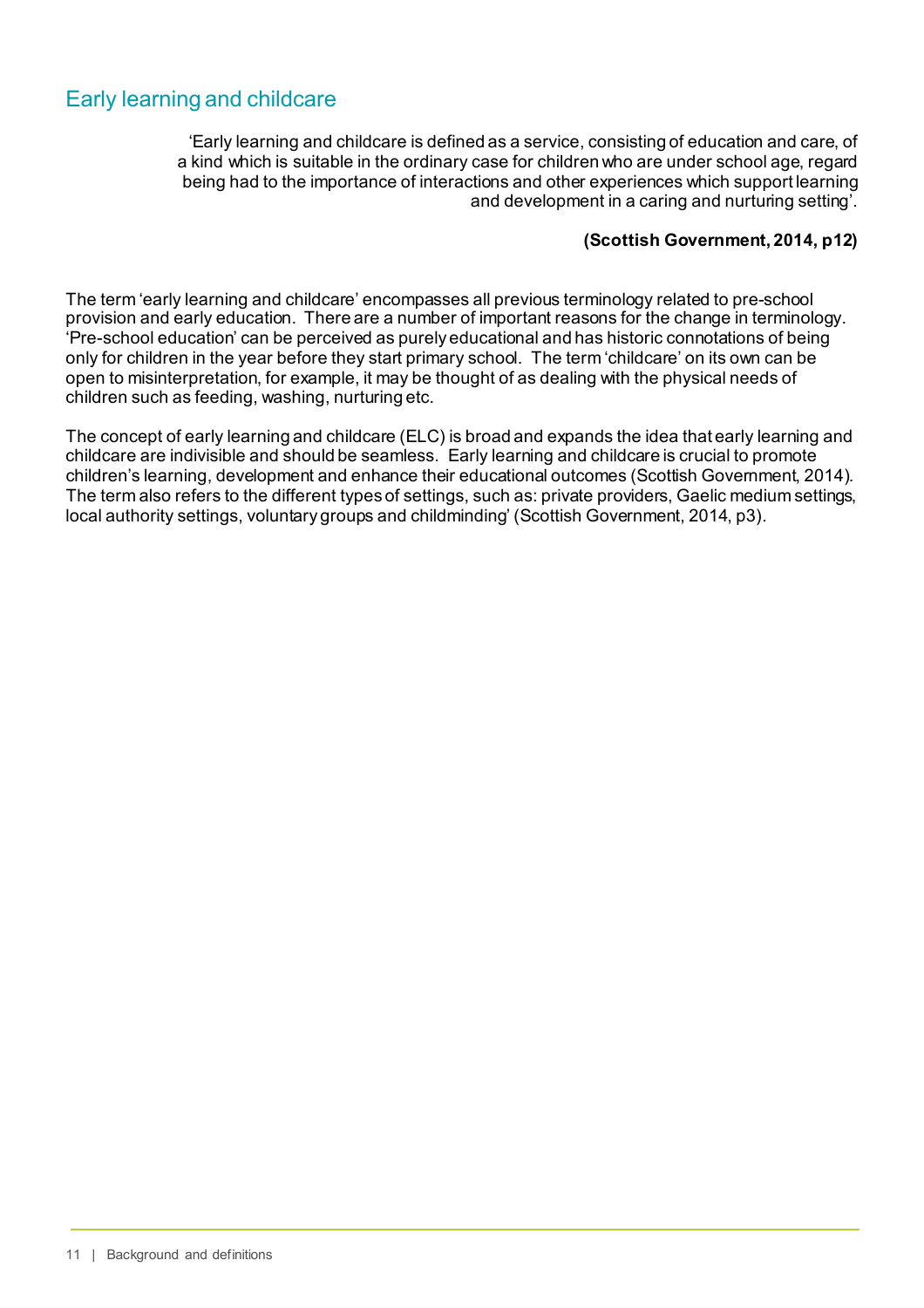# <span id="page-11-0"></span>Reading list

Children and Young People (Scotland) Act (2014). Norwich. The Stationery Office. [http://www.legislation.gov.uk/asp/2014/8/pdfs/asp\\_20140008\\_en.pdf](http://www.legislation.gov.uk/asp/2014/8/pdfs/asp_20140008_en.pdf)

Children (Scotland) Act (1995). London. HMSO Publications. <http://www.legislation.gov.uk/ukpga/1995/36/contents>

Clarke, B. and Younas, F. (2017), '*Helping Parents to Parent*'. London. Social Mobility Commission.

Community Empowerment (Scotland) Act (2015). Norwich. The Stationery Office. [http://www.legislation.gov.uk/asp/2015/6/pdfs/asp\\_20150006\\_en.pdf](http://www.legislation.gov.uk/asp/2015/6/pdfs/asp_20150006_en.pdf)

Economic and Social Research Council (2012), '*Parenting style influences child development and social mobility*'. Social Mobility Evidence Briefings – Parenting. [http://www.esrc.ac.uk/files/news-events-and-publications/evidence-briefings/parenting-style-influences](http://www.esrc.ac.uk/files/news-events-and-publications/evidence-briefings/parenting-style-influences-child-development-and-social-mobility/)[child-development-and-social-mobility/](http://www.esrc.ac.uk/files/news-events-and-publications/evidence-briefings/parenting-style-influences-child-development-and-social-mobility/)

Education Scotland (2018), '*Review of Learning at Home'.* Livingston. Education Scotland. <https://education.gov.scot/improvement/research/review-of-learning-at-home/>

Education Scotland (2018), *'Family Learning Framework'*. Livingston. Education Scotland. <https://education.gov.scot/improvement/practice-exemplars/family-learning-framework/>

Education Scotland (2020), 'Realising *the Ambition: Being Me'*. Edinburgh. APS Group Scotland. <https://education.gov.scot/improvement/learning-resources/realising-the-ambition/>

Goodall, J. and Montgomery, C. (2014), '*Parental involvement to parental engagement: a continuum'*. Educational Review, Vol. 66, No. 4, 2 October 2014, pp. 399-410(12). Routledge.

Harris, A. and Goodall, J. (2007), '*Engaging Parents in Raising Achievement – Do Parents Know They Matter?*'. DCSF Research Report. RW 004.

Kluczniok, K., Lehrl, S., Kuger, S. and Rossbach, H.G. (2013), 'Quality of the home learning environment during preschool age – Domains and contextual conditions'. *European Early Childhood Education Research Journal*, Vol. 21, No. 3, p420-438.

Melhuish, E. (2010), '*Impact of the Home Learning Environment on child cognitive development: secondary analysis of data from 'Growing up in Scotland*'. Scottish Government Social Research. <https://digital.nls.uk/pubs/scotgov/2010/impactofthehomelearningenvironment.pdf>

National Parent Forum of Scotland (2017), '*Review of the impact of the Scottish Schools (Parental Involvement) Act 2006*'.

<https://www.npfs.org.uk/downloads/review-of-the-impact-of-the-2009-parental-involvement-act/>

Scottish Community Development Centre (2016), '*National Standards for Community Engagement'*. <http://www.voicescotland.org.uk/>

Scottish Executive (2006), '*Scottish Schools (Parental involvement) Act 2006 Guidance*'. Edinburgh. Astron.

<http://www.gov.scot/Publications/2006/09/08094112/0>

Scottish Schools (Parental Involvement) Act (2006). [http://www.legislation.gov.uk/asp/2006/8/pdfs/asp\\_20060008\\_en.pdf](http://www.legislation.gov.uk/asp/2006/8/pdfs/asp_20060008_en.pdf)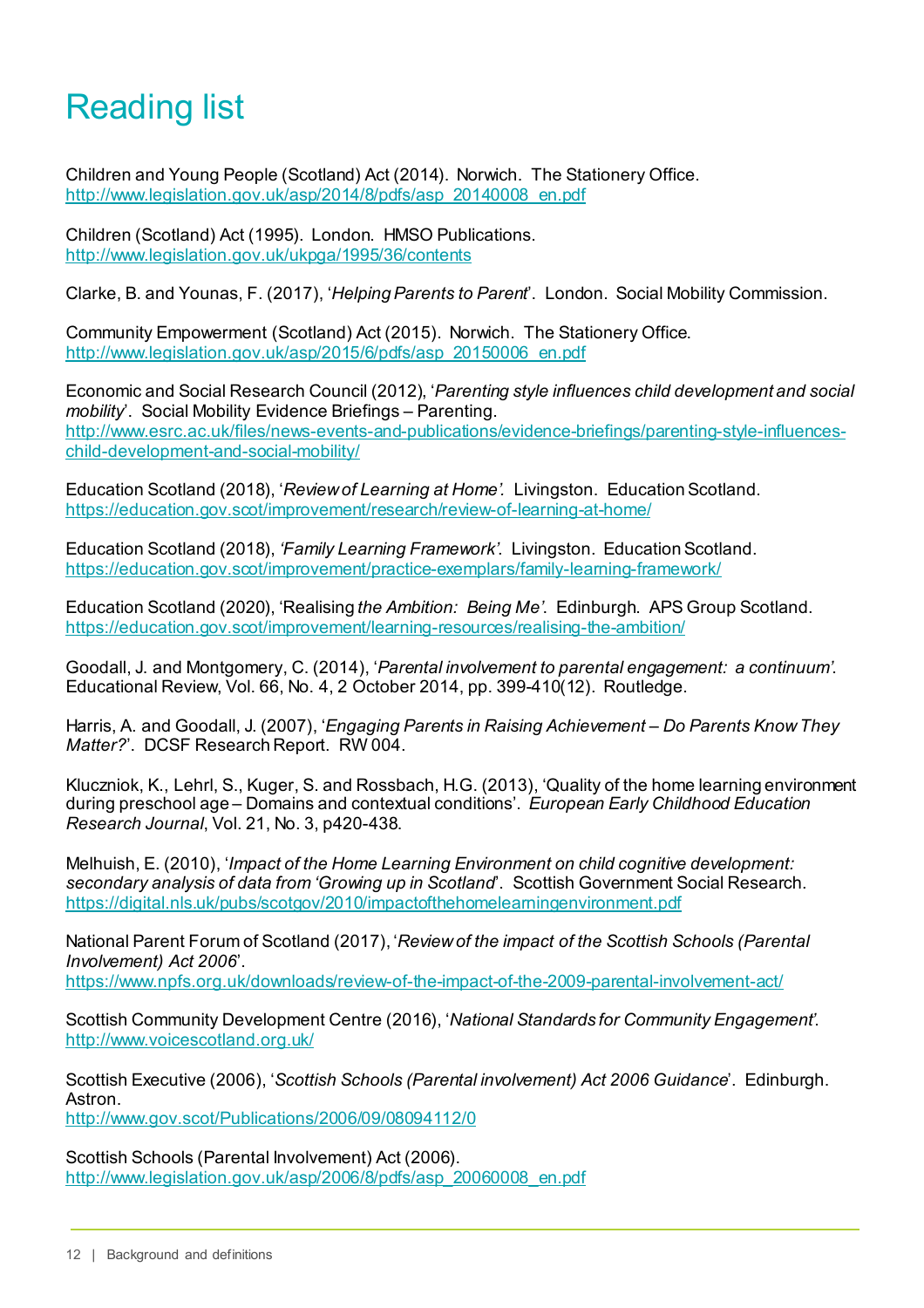The Scottish Government (2014), '*Children and Young People (Scotland) Act 2014. Early Learning and Childcare Statutory Guidance'.* Edinburgh. APS Group Scotland. <https://www.gov.scot/publications/early-learning-childcare-statutory-guidance/pages/6/>

The Scottish Government (2016), '*Delivering Excellence and Equity in Scottish Education: A Delivery Plan for Scotland*'. Edinburgh. APS Group Scotland. <http://www.gov.scot/Resource/0050/00502222.pdf>

The Scottish Government (2016), '*National Improvement Framework Parent Communication Plan'*. Edinburgh. APS Group Scotland. <https://www.gov.scot/publications/national-improvement-framework-parent-communication-plan/pages/1/>

The Scottish Government (2016), '*Review of Family Learning: Supporting Excellence and Equity*'. Edinburgh. APS Group Scotland. [https://education.gov.scot/improvement/research/review-of-family](https://education.gov.scot/improvement/research/review-of-family-learning/)[learning/](https://education.gov.scot/improvement/research/review-of-family-learning/)

The Scottish Government (2017), '*A Research Strategy for Scottish Education*'. Edinburgh. APS Group Scotland. <https://www.gov.scot/publications/research-strategy-scottish-education/>

The Scottish Government (2018), '*Learning Together: Scotland's national Action plan on parental involvement, parental engagement, family learning and learning at home 2018-2021'*. Edinburgh. APS Group Scotland.

[https://www.gov.scot/publications/learning-together-scotlands-national-action-plan-parental-involvement](https://www.gov.scot/publications/learning-together-scotlands-national-action-plan-parental-involvement-parental-engagement/)[parental-engagement/](https://www.gov.scot/publications/learning-together-scotlands-national-action-plan-parental-involvement-parental-engagement/)